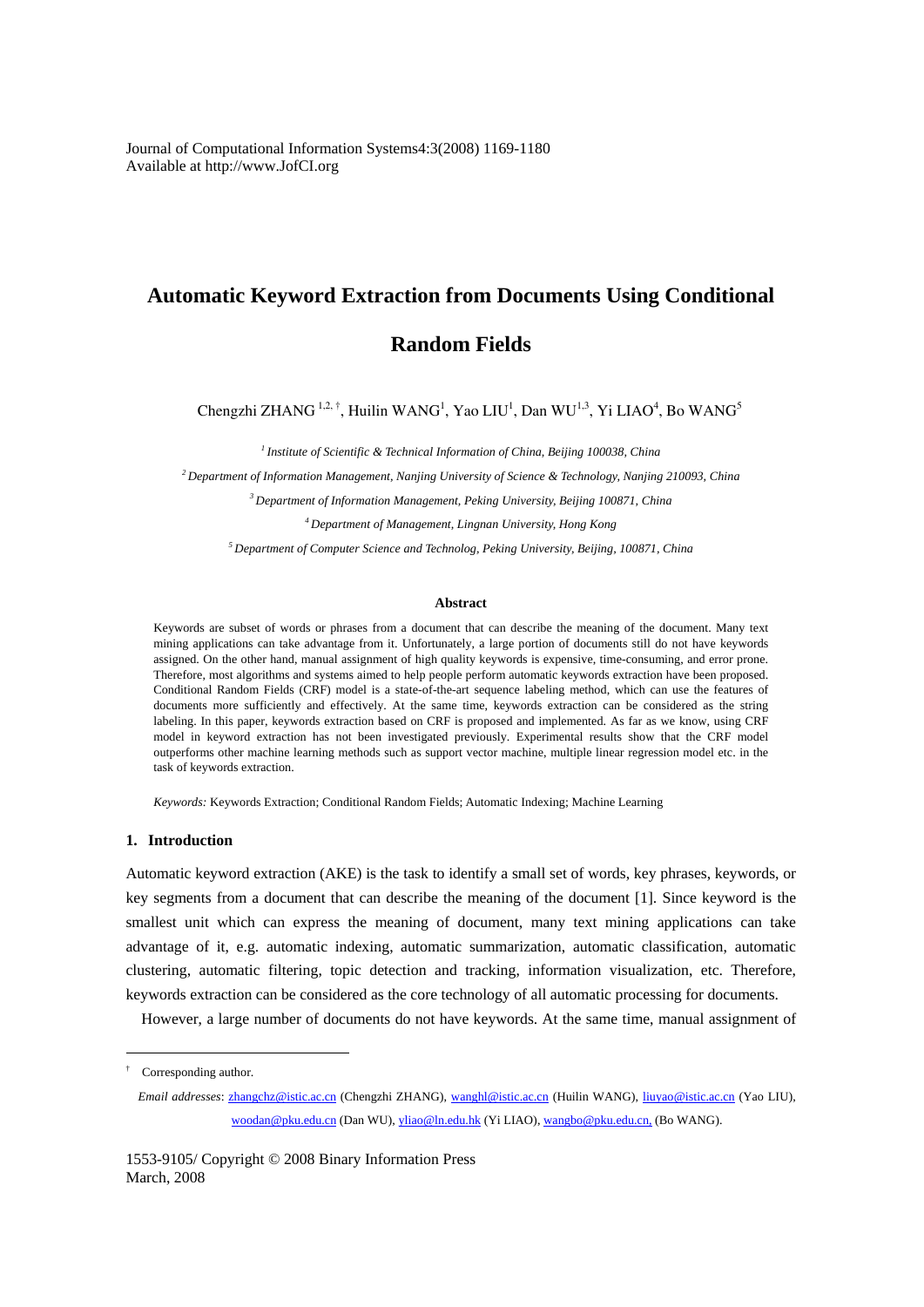high quality keywords is costly and time-consuming, and error prone. Therefore, most algorithms and systems to help people perform automatic keywords extraction have been proposed.

Existing methods on keyword extraction can not use most of the features in the document. Conditional Random Fields (CRF) model is a state-of-the-art sequence labeling method, and it can utilize most of the features for efficient keyword extraction more sufficiently and effectively. At the same time, keyword extraction can be considered as the string labeling. In this paper, keywords extraction based on CRF is proposed and implemented. In the research community, no previous study has investigated similar method, to the best of our knowledge. Experimental results indicate that the CRF model can enhance keyword extraction, and it outperforms the other machine learning methods such as support vector machine, multiple linear regression model etc.

The rest of this paper is organized as follows. The next section reviews some related work on keyword extraction. In section 3, a detailed description of the proposed approach is presented. Subsequently in section 4, the authors report experiments results that evaluate the proposed approach. The paper is concluded with summary and future work directions.

# **2. Related Work**

There are two existing approaches to automatic keyword indexing: keyword extraction and keyword assignment. In keyword extraction, words occurred in the document are analyzed to identify apparently significant ones, on the basis of properties such as frequency and length. In keyword assignment, keywords are chosen from a controlled vocabulary of terms, and documents are classified according to their content into classes that correspond to elements of the vocabulary [2]. Existing methods about automatic keyword extraction can be divided into four categories, i.e. simple statistics, linguistics, machine learning and other approaches.

#### *2.1. Simple Statistics Approaches*

These methods are simple and do not need the training data. The statistics information of the words can be used to identify the keywords in the document. Cohen uses N-Gram statistical information to automatic index the document [3]. N-Gram is language and domain-independent. Other statistics methods include word frequency [4], TF\*IDF [5], word co-occurrences [6], and PAT-tree [7], etc.

#### *2.2. Linguistics Approaches*

These approaches use the linguistics feature of the words mainly, sentences and document. The linguistics approach includes the lexical analysis [8], syntactic analysis [1], discourse analysis [9] [10] and so on.

## *2.3. Machine Learning Approaches*

Keyword extraction can be seen as supervised learning from the examples. Machine learning approach employs the extracted keywords from training documents to learn a model and applies the model to find keywords from new documents. This approach includes Naïve Bayes [11], SVM [12], Bagging [1], etc. Some keyword extraction tools, e.g. KEA [13], GenEx [14], have been developed.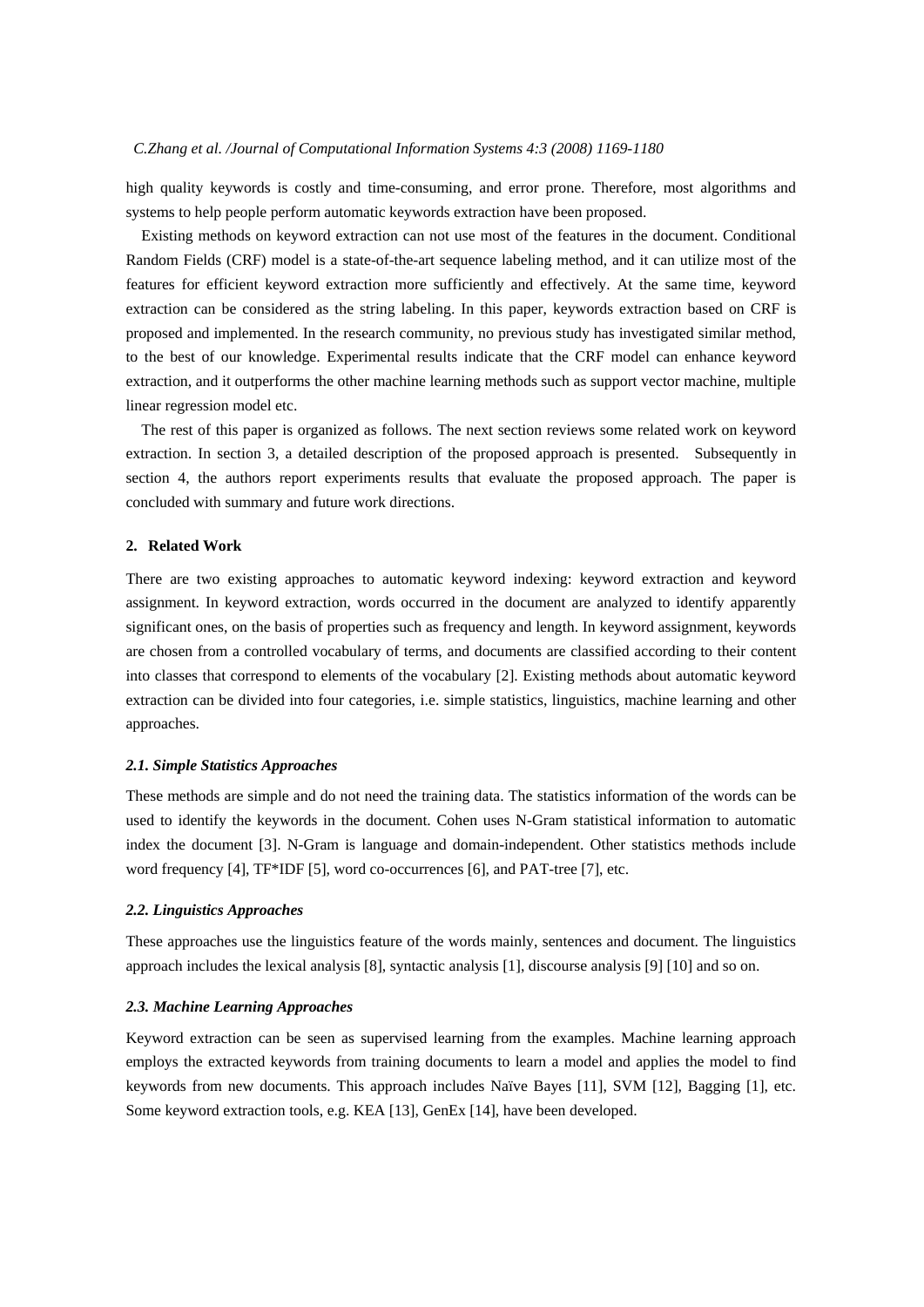#### *2.4. Other Approaches*

Other approaches about keyword extraction mainly combine the methods mentioned above or use some heuristic knowledge in the task of keyword extraction, such as the position, length, layout feature of the words, html tags around of the words, etc [15].

#### **3. Keyword Extraction Based on CRF**

# *3.1. Why Do We Use CRF?*

#### *3.1.1 Introduction to CRF*



Fig.1 Graphical Structure of a Chain-structured CRF for Sequences

Conditional Random Fields (CRF) model is a new probabilistic model for segmenting and labeling sequence data [16]. CRF is an undirected graphical model that encodes a conditional probability distribution with a given set of features. Figure 1 shows the graphical structure of a chain-structured CRF.

For the given observation sequential data  $X(X1X2...Xn)$ , and their corresponding status labels Y(Y1Y2…Yn), a linear chain structure CRF defines the conditional probability as follows:

$$
P(Y|X) = \frac{1}{Z_X} \exp\left(\sum_{i} \sum_{j} \lambda_j f_j(y_{i-1}, y_i, X, i)\right)
$$
 (1)

Where, ZX is a normalization and it makes the probability of all state sequences sum to 1.  $f_i(y_{i-1}, y_i, X, i)$  is a feature function, and  $\lambda_i$  is a learnt weight associated with feature  $f_i$ .

Maximum entropy learning algorithm can be used to train CRF. For the given observation sequential data, the most probable label sequence can be determined by

$$
Y^* = \arg\max_{y} P(Y|X) \tag{2}
$$

Y\* can be efficiently determined using the Viterbi algorithm. An N-best list of labeling sequences can also be obtained by using modified Viterbi algorithm and A\* search [17].

The main advantage of CRF comes from that it can relax the assumption of conditional independence of the observed data often used in generative approaches, an assumption that might be too restrictive for a considerable number of object classes. Additionally, CRF avoids the label bias problem.

## *3.1.2. Keyword Extraction is a Typical Labeling Problem*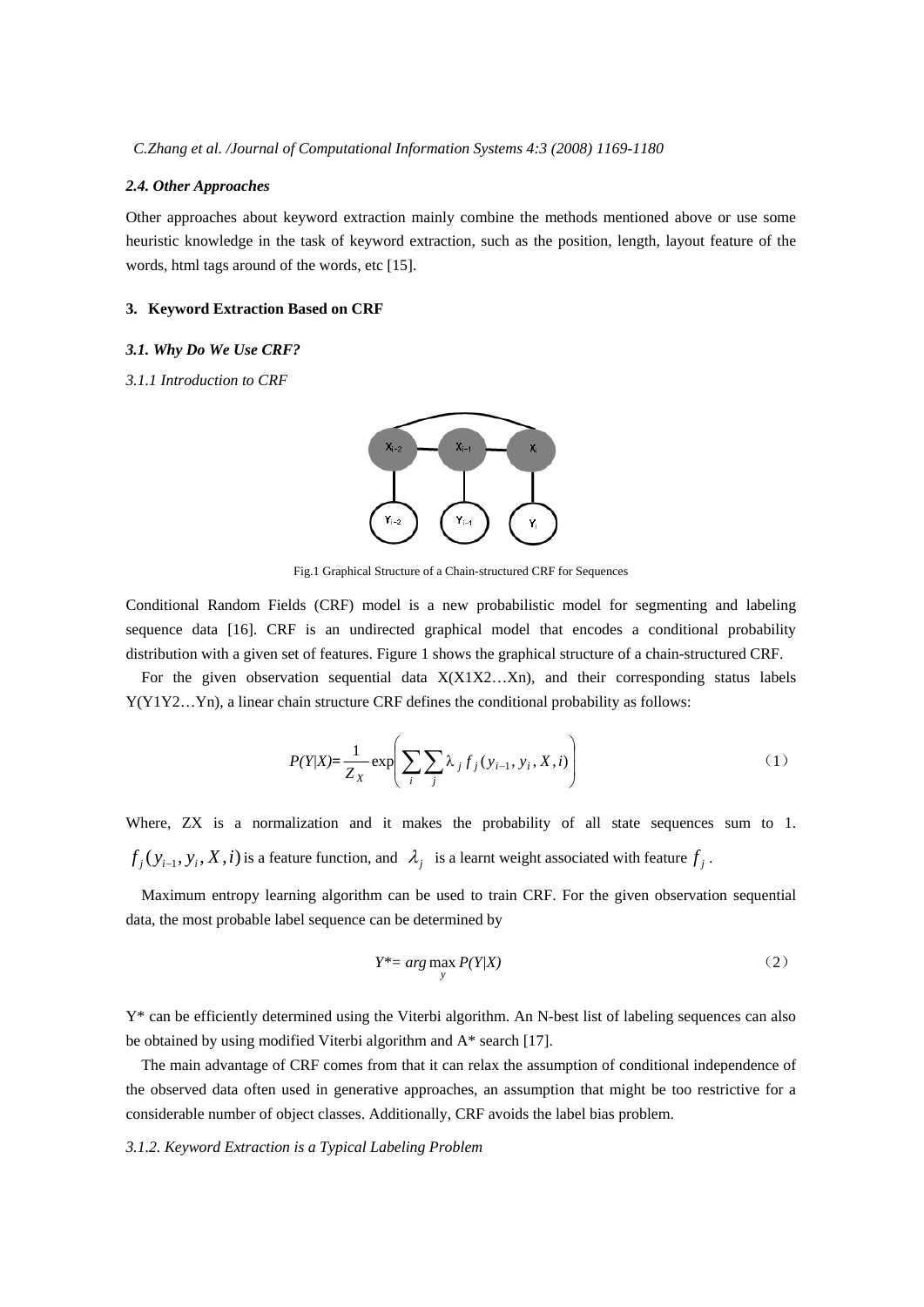In process of manual assignment keyword to a document, the content of the document will be analyzed and comprehended firstly. Keywords which can express the meaning of document are then determined. Content analysis is the process that most of the units of a document, such as the title, abstract, full text, references and so on, be analyzed and comprehended.

Usually, we can extract  $3\nu$ -5 keywords from a document in process of manual assignment keyword. These keywords may be in the title, abstract, first section or headings of the document, first or last sentence of paragraph, etc. Sometimes, we may read entire document, then summarize the content of the document, and give the keyword finally.

According to the process of manual assignment keyword to a document, we can transfer this process to labeling task of the text sequences. In other words, we can annotate a word or phrase with a label by a large number of features of them. Therefore, keyword extraction algorithm Based on CRF is proposed and implemented in this paper. We use CRF++ tool [18] to extract keywords.

### *3.2. Keyword Extraction using CRF*

## *3.2.1 Features in the CRF Model*

Because we extract the keywords from the Chinese documents, we must segment the sentence into word and tag the POS of the word. We use SegTag tool [19], which is available at http://www.nlp.org.cn. For automatically processing the labels by computers, the manually labeled data should be formatted as follows:

The sentence *'*贸易投资*/n* 一体化*/vn* 与*/c* 就业增长*/n ——/w* 以*/p* 江苏省*/ns* 为*/p* 案例*/n* 的*/uj*  实证分析*/n'* is formatted to *'*贸易投资*/KW\_B* 一体化*/KW\_I* 与*/KW\_S* 就业增长*/KW\_N ——/KW\_S* 以 */KW\_S* 江苏省*/KW\_N* 为*/KW\_S* 案例*/KW\_N* 的*/KW\_S* 实证分析*/KW\_Y'*, in which 'KW\_B' represents this word is at the beginning of a keyword, 'KW\_I' means this word is one part, but not at the begging of a keyword,, 'KW\_S' means this word is not a word in the StopList, 'KW\_N' represents this word is neither a keyword nor a word in the StopList, and 'KW\_Y' means this word is a keyword.

After the tagging we can find that keyword extraction is a typical labeling problem. We obtain the keyword from the tagging results using CRF model. To utilize the flexibility of CRF and considering the keyword extraction problem, we use the features in table 1.

In table 1, there are three kinds of features, i.e. (1) local context features: Word-2, Word-1, Word, Word+1, Word+2, Len, POS, t, a, c, TF\*IDF, DEP, (2): global context features: T, A, H, F, L, R, (3) hybrid features: Word-2 Word-1, Word-1 Word, WordWord+1, Word+1 Word+2. According to the features, we can process the documents collection and transfer these documents into training data for CRF model. Table 2 shows a sample of training data from one of documents for CRF model.

| No. | <b>Features</b> | <b>Explanations</b> | <b>Normalization Method</b>   |
|-----|-----------------|---------------------|-------------------------------|
|     | Word            | current word        | -                             |
|     | Len             | length of the word  | Len(Word)<br>$Max$ <i>Len</i> |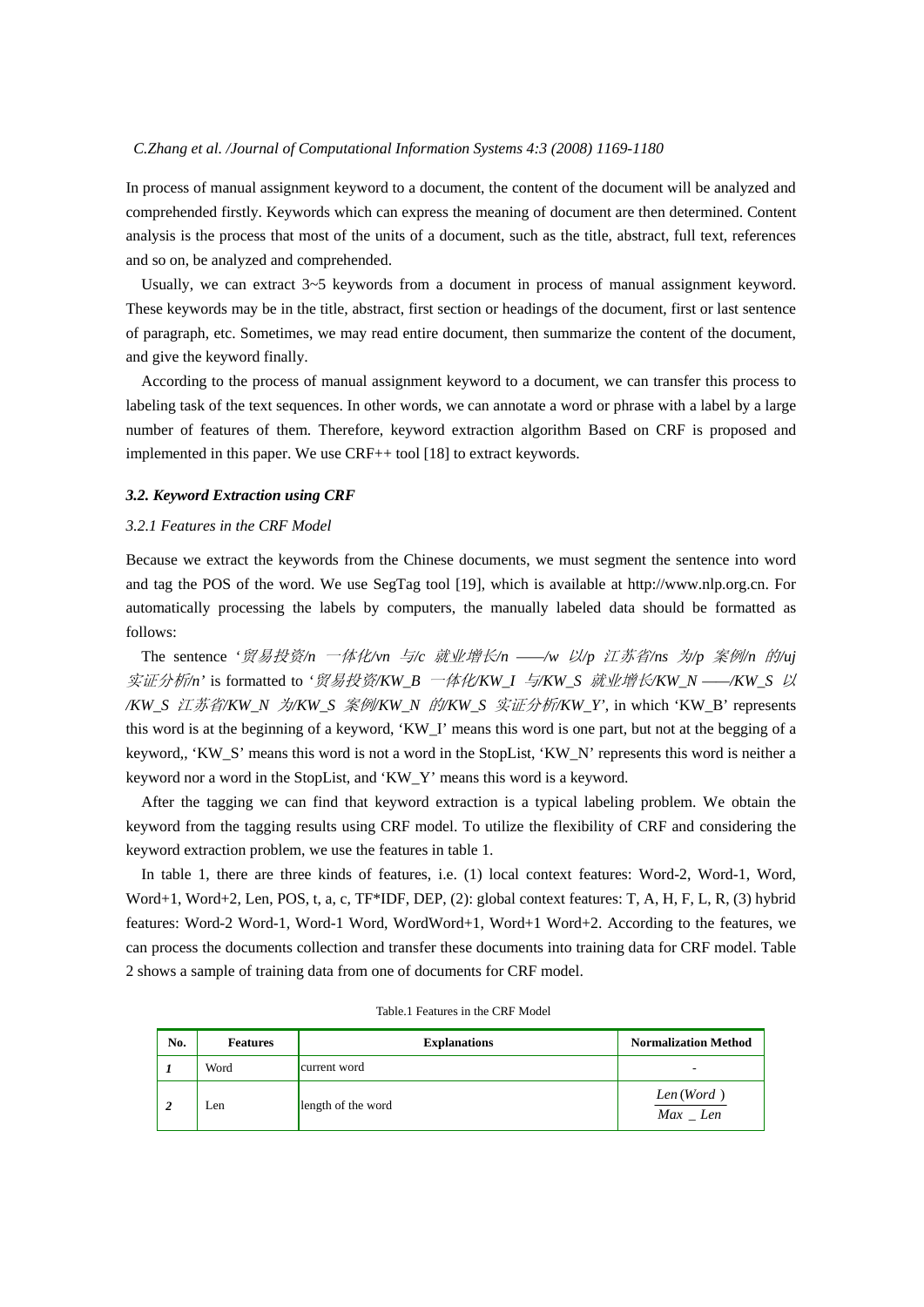| $\mathbf{3}$     | <b>POS</b>                            | Part-Of-Speech of word or phrase, if one of word in a phrase is<br>n, then POS=1, otherwise, POS=0. | ${0, 1}$                                                     |
|------------------|---------------------------------------|-----------------------------------------------------------------------------------------------------|--------------------------------------------------------------|
| $\boldsymbol{4}$ | t                                     | whether the word is in the title                                                                    | $\{0, 1\}$                                                   |
| 5                | a                                     | whether the word is in the abstract                                                                 | ${0, 1}$                                                     |
| 6                | $\mathbf{c}$                          | whether the word is in the full-text                                                                | $\{0, 1\}$                                                   |
| $\overline{7}$   | TF*IDF                                | Term Frequency * Inverse Document Frequency of the word                                             | $\frac{Freq(Word)}{Max\_Freq} \times \log_2 \frac{N+1}{n+1}$ |
| 8                | <b>DEP</b>                            | the position of the first appearance of the word                                                    | #(Word) $\sum$ word <sub>i</sub>                             |
| 9                | T                                     | whether the word has appeared in the title                                                          | ${0, 1}$                                                     |
| 10               | A                                     | whether the word has appeared in the abstract                                                       | ${0, 1}$                                                     |
| 11               | H                                     | whether the word has appeared in the heading                                                        | ${0, 1}$                                                     |
| 12               | F                                     | whether the word has appeared in the first paragraph                                                | ${0, 1}$                                                     |
| 13               | L                                     | whether the word has appeared in the last paragraph                                                 | ${0, 1}$                                                     |
| 14               | $\mathbb{R}$                          | whether the word has appeared in the references                                                     | ${0, 1}$                                                     |
| 15               | Word <sub>-2</sub>                    | second previous word                                                                                |                                                              |
| 16               | $Word_{-1}$                           | previous word                                                                                       |                                                              |
| 17               | $Word_{+1}$                           | next word                                                                                           |                                                              |
| 18               | $Word_{+2}$                           | second next word                                                                                    |                                                              |
| 19               | Word <sub>-2</sub> Word <sub>-1</sub> | second previous word and previous word                                                              |                                                              |
| 20               | Word <sub>-1</sub> Word               | previous word and current word                                                                      |                                                              |
| 21               | WordWord <sub>+1</sub>                | Current word and next word                                                                          |                                                              |
| 22               | $Word_{+1} Word_{+2}$                 | next word and second next word                                                                      |                                                              |

*C.Zhang et al. /Journal of Computational Information Systems 4:3 (2008) 1169-1180* 

Table. 2 Sample of Training Data for CRF Model

| Word | <b>POS</b>   | t | $\mathbf{a}$ | $\mathbf{c}$ | TF*IDF |        | Len DEP |              | T A H F        |                |                |          | L R            | Lable |
|------|--------------|---|--------------|--------------|--------|--------|---------|--------------|----------------|----------------|----------------|----------|----------------|-------|
| 贸易投资 | 1            |   | $\Omega$     | $\Omega$     | 0.0915 | 0.5714 | 0.0387  | $\mathbf{1}$ | $\overline{1}$ | $\mathbf{1}$   |                |          | -1             | KW B  |
| 一体化  | $\mathbf{1}$ |   | $\Omega$     | $\Omega$     | 0.0541 | 0.4286 | 0.0548  | $\mathbb{I}$ | $\overline{1}$ |                | $\overline{1}$ | 1        |                | KW I  |
| 与    | $\Omega$     |   | $\Omega$     | $\Omega$     | 0.0002 | 0.1429 | 0.0671  | 1            | $\Omega$       | 1              | $\overline{1}$ | $\Omega$ | - 1            | KW S  |
| 就业增长 |              |   | $\Omega$     | $\Omega$     | 0.0265 | 0.5714 | 0.0775  | $\mathbf{1}$ | $\Omega$       | $\overline{1}$ | $\Omega$       | $\Omega$ | $\Omega$       | KW N  |
|      | $\Omega$     |   | $\Omega$     | $\Omega$     | 0.0022 | 0.2857 | 0.0866  | $\mathbf{1}$ | $\Omega$       | $\Omega$       | $\Omega$       | $\Omega$ | $\overline{0}$ | KW S  |
| ľХ   | $\Omega$     |   | $\Omega$     | $\Omega$     | 0.0006 | 0.1429 | 0.0949  | $\mathbf{1}$ | $\Omega$       | $\Omega$       | $\overline{0}$ | $\Omega$ | $\Omega$       | KW S  |
| 江苏省  |              |   | $\Omega$     | $\Omega$     | 0.0325 | 0.4286 | 0.1025  | $\mathbf{1}$ | $\overline{1}$ | $\overline{1}$ | $\Omega$       | $\theta$ | $\overline{1}$ | KW N  |
| 为    | $\Omega$     |   | $\Omega$     | $\Omega$     | 0.0001 | 0.1429 | 0.1096  | $\mathbf{1}$ | $\overline{1}$ | $\Omega$       | $\Omega$       | - 1      | $\theta$       | KW S  |
| 案例   |              |   | $\Omega$     | $\Omega$     | 0.0077 | 0.2857 | 0.1162  | 1            | $\Omega$       | $\Omega$       | $\Omega$       | $\Omega$ | $\Omega$       | KW N  |
| 的    | $\Omega$     |   | $\Omega$     | $\Omega$     | 0.0000 | 0.1429 | 0.1225  | 1            |                |                |                |          |                | KW S  |
| 实证分析 |              |   | $\Omega$     | $\Omega$     | 0.0128 | 0.5714 | 0.1285  | 1            |                | 1              | $\Omega$       | $\Omega$ |                | KW Y  |

*3.2.2. Process of the CRF-based Keyword Extratcion* 

 $\overline{a}$ 

Figure 2 shows the process of the CRF-based keyword extraction. The implementation carries out keyword

<sup>&</sup>lt;sup>\*</sup> We collect many domain-specific words like ' $\frac{d\mathbf{w}}{dt}$ ' and annotate their POS, then add these information into the lexicon dictionary of SegTag tool.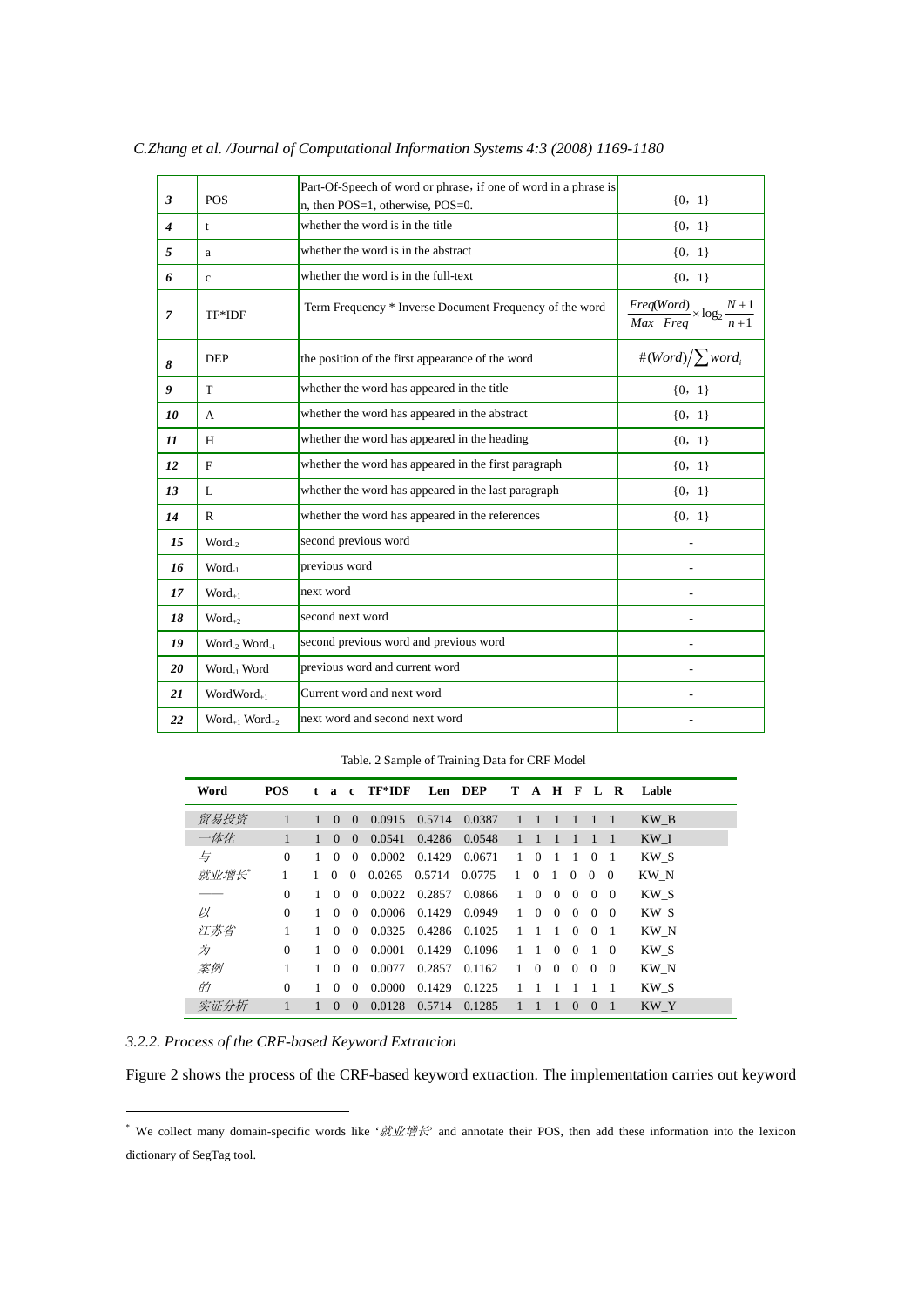extraction in the following steps.



Fig. 2 Process of the CRF-based Keyword Extraction

#### (1) Preprocessing and features extraction

The input is a document. Before CRF model training, we must transfer the document into the tagging sequences, i.e a bag of words or phrases of the document. For a new document, we conduct the sentence segment, POS tagging. Then, the feautures mentioned above are automatic extracted. The output is the feautures vectors, and each vector corresponds to a word or phrase.

## (2) CRF model training

The input is a set of feature vectors by step above. We train a CRF model that can label the keyword type. In the CRF model, a word or phrase could be regarded as an example, and the keyword is annotated by one kind of labels, such as 'KW\_B', 'KW\_I', 'KW\_S', 'KW\_N', and 'KW\_Y'. The tagged data are used to training the CRF model in advance. In the CRF++, the output is a CRF model file.

(3) CRF labeling and keyword extraction

The input is a new document. The document is preprocessed and its feautures are extracted. Then, we predict the keyword type by using the CRF model. According to the keyword type, the keywords of the document are extrated. For example, '实证分析*/KW\_Y*'-> keyword: 实证分析*, '*贸易投资*/KW\_B* 一体化 *KW\_I' ->* keyword*:* 贸易投资一体化.

(4) Results evaluation

We can evalutate the results of keyword extraction by comparing these results with the manual assignment results. A detailed evalulation mehtod is presented in following section.

## **4. Experimental Results**

## *4.1. Data Sets*

In this study, we collect documents from database of 'Information Center for Social Sciences of RUC', which is available at http://art.zlzx.org/. We randomly chose 600 academic documents in the field of economics from the database. These Chinese documents are divided into 10 data sets and used 10-fold cross-validation for the CRF model. Each document includes the title, abstract, keywords, full-text, heading of paragraph or sections, boundaries information of paragraphs or sections, references, etc. These documents have abundant rich linguistics features and are suitable to perform keywords labeling well. Therefore, this is a very interesting work of keywords extraction from documents using CRF model. The number of the annotated keywords of 600 documents ranges from 5 to 10 and the average of annotated keywords is 7.83 per document.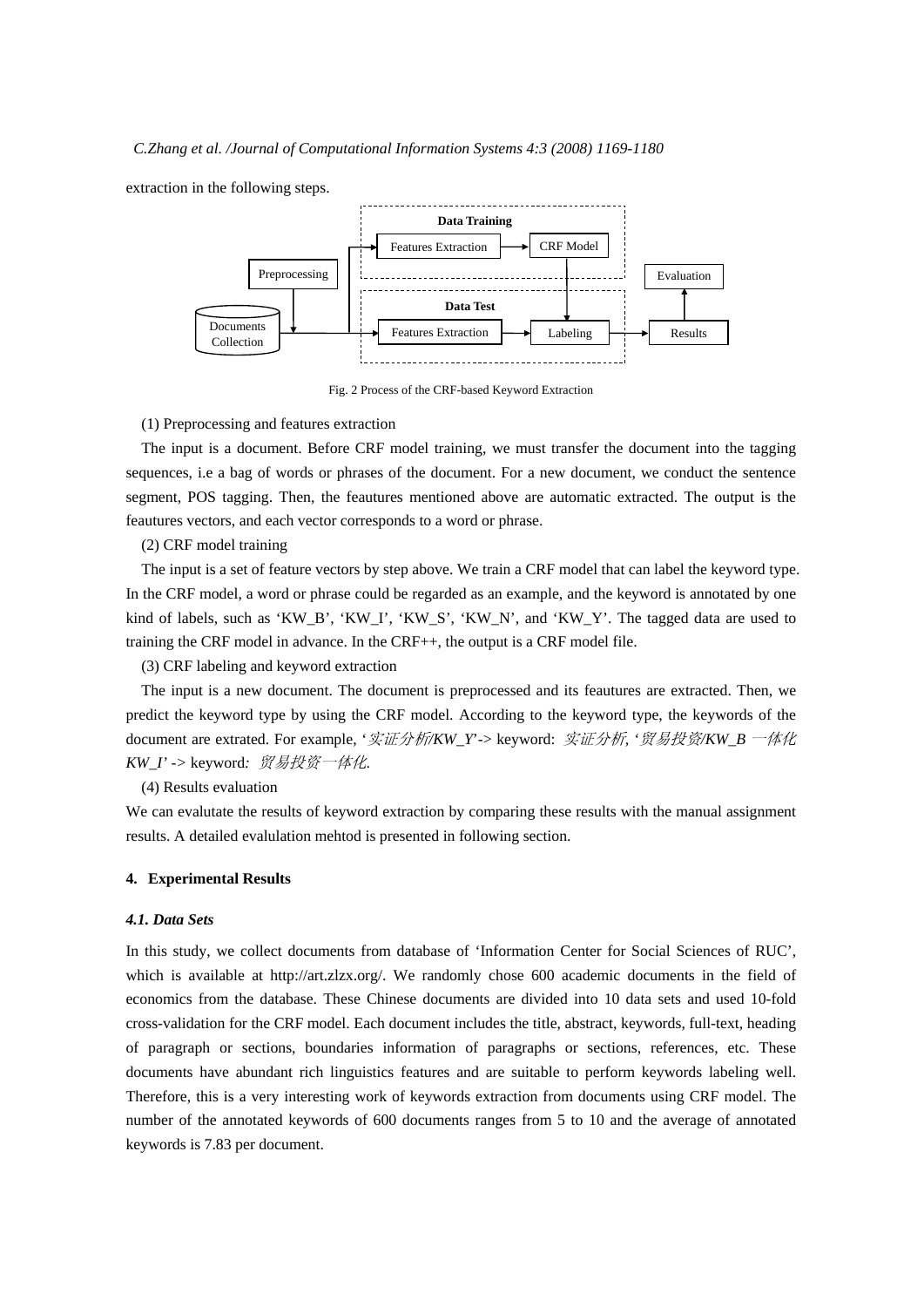#### *4.2. Evaluation Measures*

|                                     | Keywords assigned by humans Non-keywords assigned by humans |
|-------------------------------------|-------------------------------------------------------------|
| <b>Keywords extracted by system</b> |                                                             |
| Non-keywords extracted by system    |                                                             |

Table. 3 Contingence table on Results of Extraction and Manual Assignment

In the evaluation, there are two types of words or phrases in manual assignment of keywords, which are keywords and non-keywords assigned by humans. On the other hand, there are two types of words or phrases in automatic keyword extraction, i.e. keywords and non-keywords extracted by keyword extraction system. Table 3 shows the contingence table on the result of keywords extraction and manual assignment keywords.

From all experiments on keyword extraction, we conducted evaluations according to the general measuring method used in the Information retrieval evaluation, i.e. precision (P), recall (R) and F1-Measure. The evaluation measures are defined as follows:

$$
P = \frac{a}{a+b} \tag{3}
$$

$$
R = \frac{a}{a+c} \tag{4}
$$

$$
F_1(P,R) = \frac{2PR}{P+R}
$$
\n<sup>(5)</sup>

Where, a, b, c and d denote number of instances. In this paper, we get the evaluation results by using 10-fold cross-validation.

# *4.3. Other Keyword Extraction Approaches*

Automatic keyword extraction can be viewed as a classification problem. In this study, we use some other approaches as the baseline to extract keyword. We carried out the comparison of CRF-based method and these approaches. These approaches include support vector machines (SVM) [20][21][12], multiple linear regression (denoted as MLR) [21], logistic regression (denoted as Logit)[22][21], BasaLine1, BaseLine2.

We give two heuristic baseline approaches to extract keyword, namely, BaseLine1 and BaseLine2. We use TF\*IDF and Len as the features of a document in the BaseLine1. The score of word or phrase is defined as follows:

$$
Score = TF * IDF * Len
$$
 (6)

Because the average number of keywords annotated manually is six, six words or phrases with the higher score are selected as the keywords of the document. TF\*IDF, Len and DEP are used as the features of a document in the BaseLine2. The score of word or phrase is defined as follows:

$$
Score = TF * IDF * Len * DEP
$$
 (7)

We select eight words or phrases with the higher score as the keywords of the document.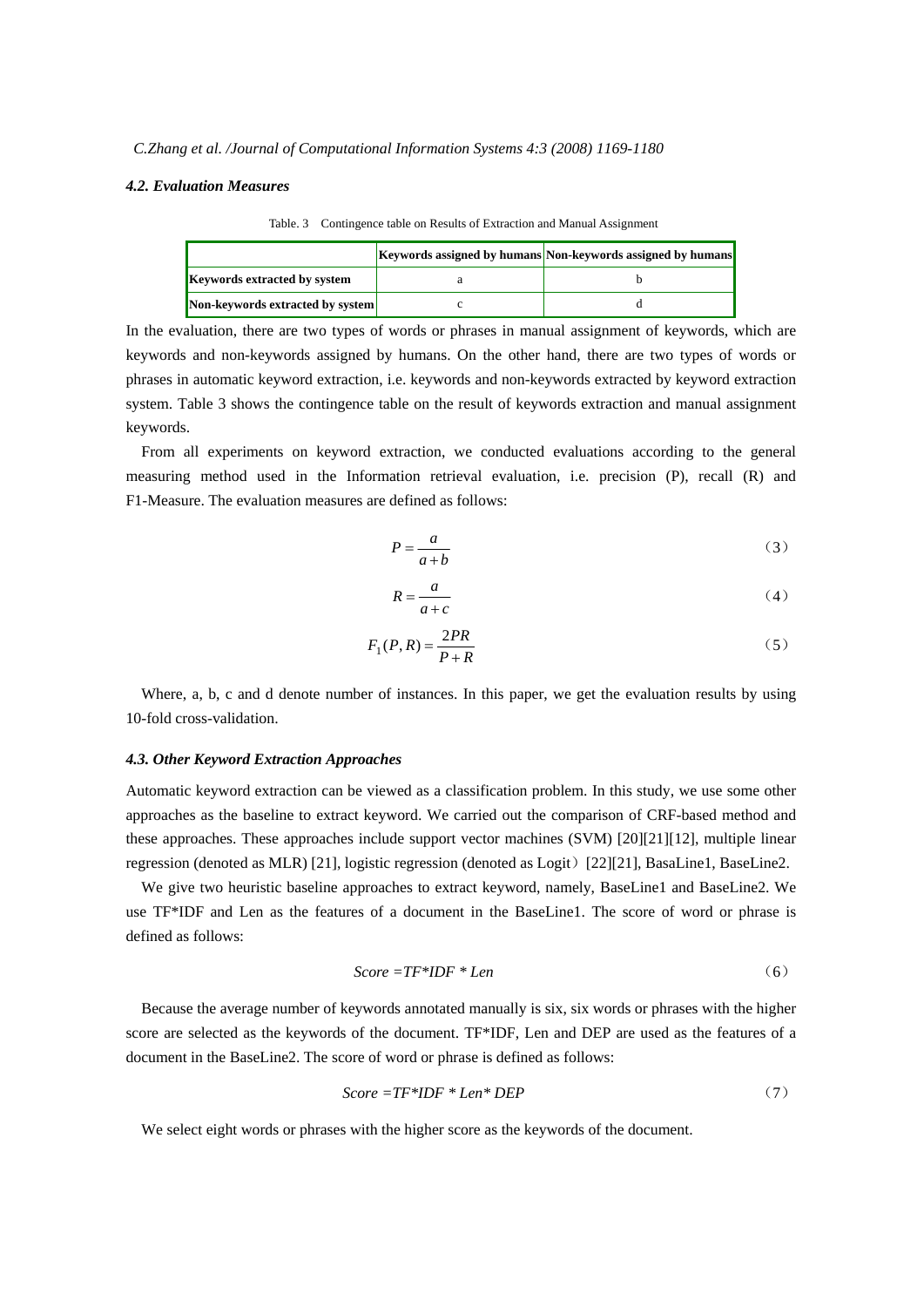## *4.4. Experimental Results and Discussions*

# *4.4.1. Performance Evaluation of Six Models*

We evaluate the performance of the six keyword extraction models, i.e. CRF, SVM, MLR, Logit, BaseLine1 and BaseLine2, by using the 10-fold cross-validation.

| Model            | P      | R      | ${\bf F}_1$ |
|------------------|--------|--------|-------------|
| <b>BaseLine1</b> | 0.2343 | 0.4508 | 0.3083      |
| <b>BaseLine2</b> | 0.2778 | 0.5287 | 0.3656      |
| <b>MLR</b>       | 0.3174 | 0.5233 | 0.3951      |
| Logit            | 0.3248 | 0.5388 | 0.4067      |
| <b>SVM</b>       | 0.8017 | 0.3327 | 0.4653      |
| <b>CRF</b>       | 0.6637 | 0.4196 | 0.5125      |

Table. 4 Performance Evaluation of Keyword Extraction

Table 4 shows the 10-fold cross-validation results of six keyword extraction models. According to F1-Measure in table 4, we can see that CRF-based approach outperforms the other five models, and the result of the F1-Measure comparison is: CRF > Logit > MLR > Baseline2 > Baselin1. According to the precision in table 4, we know that SVM and CRF model significantly outperform the other four models, and the result of the precision comparison is: SVM > CRF > Logit > MLR > BaseLine2 > BaseLine1. At the same time, we also can see that the result of recall comparison is : Logit > BaseLine2 > MLR > BaseLine1 > CRF > SVM.

According to the precision in table 4, we know that Logit model outperforms MLR model. It shows that logistic regression model outperforms multiple linear regression model in the task of keyword extraction which can be viewed as a typical binary classification problem. We can also know that BaseLine2 model is about 4.35 percentage points higher than BaseLine1. This shows that DEP is a useful feature in the task of keyword extraction.

It is noteworthy that keywords of manual assignment do not appear in the document sometimes. Therefore, it is very necessary to automatic assign keywords for document [2].

#### *4.4.2. Lexicon Dictionary Size Influence on Keyword Extraction*

Word segment result has great influence on precision of Chinese keyword extraction model. The lexicon dictionary is required when we use SegTag tool. Yang & Li's experiment shows that precision increased from 50.7% to 59.3% by using a lexicon dictionary including 50, 000 words [23]. In this section, we focus on the lexicon dictionary size impacting on keyword extraction. According to the size of lexicon dictionary, the dictionary can be divided into three types, i.e. full, general, general and domain-specific. The general dictionary includes most of common words and phrases. The full dictionary combines the general dictionary with all keywords from the annotated keywords in the training documents. The general and domain-specific dictionary combines the general dictionary with a large number of domain-specific words and phrases.

If the lexicon dictionary includes all keywords, the task of keyword extraction task will be to identify these words or phrases after preprocessing and features extraction. Therefore, we can efficiently evaluate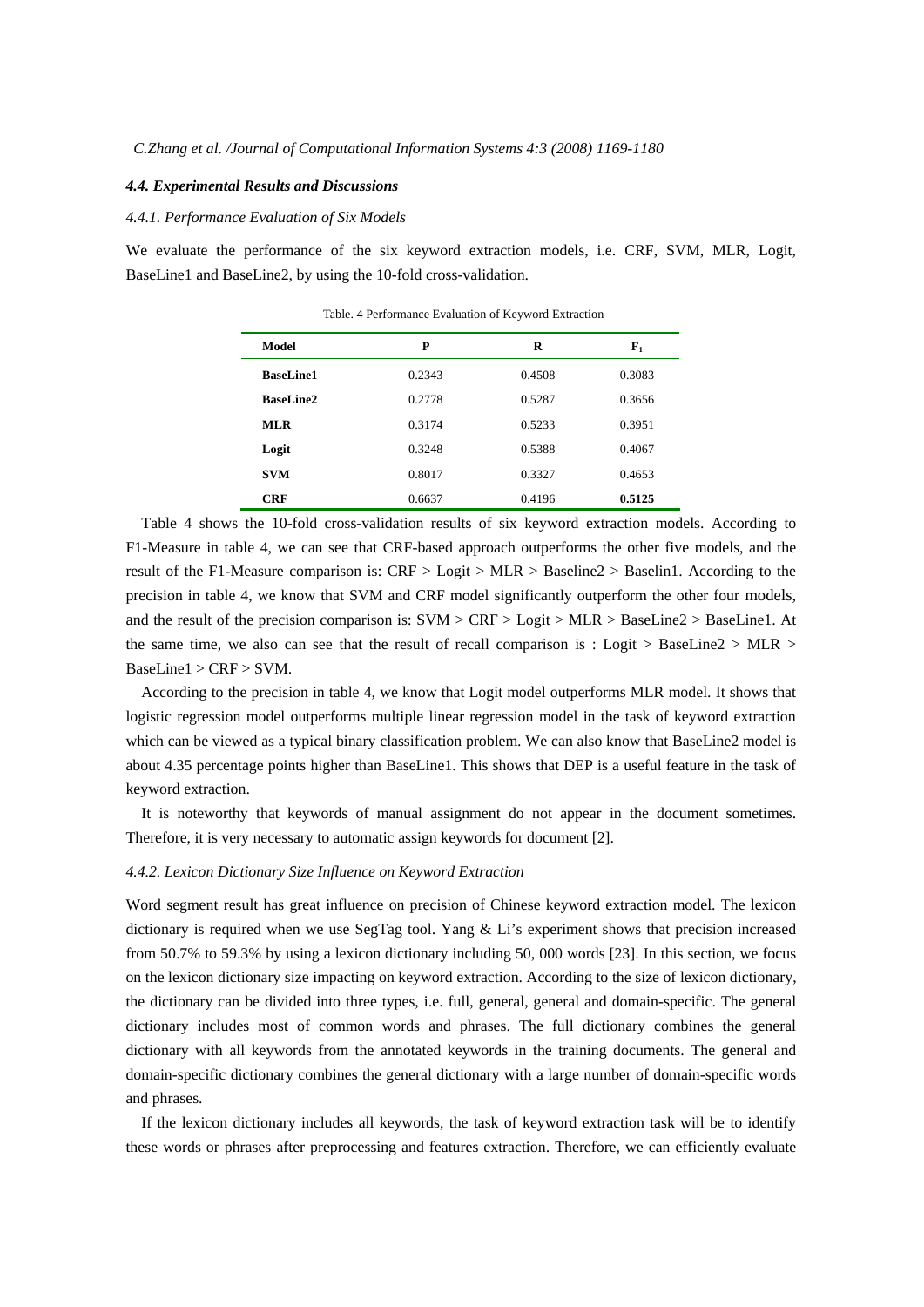the performance of keyword extraction model in this ideal circumstance.

We use three kinds of lexicon dictionary mentioned above to segment documents, and six models to extract keywords from documents. Table 5 shows the 10-fold cross-validation results.

| Model            |        | Full   |                |        | General |             | General and Domain-specific |        |             |  |
|------------------|--------|--------|----------------|--------|---------|-------------|-----------------------------|--------|-------------|--|
|                  | P      | R      | $\mathbf{F}_1$ | P      | R       | ${\bf F}_1$ | P                           | R      | ${\bf F}_1$ |  |
| <b>BaseLine1</b> | 0.2343 | 0.4508 | 0.3083         | 0.0578 | 0.1111  | 0.0760      | 0.1188                      | 0.2284 | 0.1563      |  |
| <b>BaseLine2</b> | 0.2778 | 0.5287 | 0.2656         | 0.0690 | 0.1327  | 0.0908      | 0.1717                      | 0.3302 | 0.2260      |  |
| <b>MLR</b>       | 0.3174 | 0.5233 | 0.3951         | 0.1105 | 0.1821  | 0.1375      | 0.2135                      | 0.3519 | 0.2657      |  |
| Logit            | 0.3248 | 0.5388 | 0.4067         | 0.1067 | 0.1759  | 0.1329      | 0.2116                      | 0.3488 | 0.2634      |  |
| <b>SVM</b>       | 0.8017 | 0.3327 | 0.4653         | 0.1538 | 0.0926  | 0.1156      | 0.5140                      | 0.1698 | 0.2552      |  |
| <b>CRF</b>       | 0.6637 | 0.4196 | 0.5125         | 0.1734 | 0.1564  | 0.1645      | 0.4702                      | 0.2438 | 0.3209      |  |

Table. 5 Lexicon Dictionary Size Impact on Keyword Extraction

 According to table 5, we can conclude that lexicon dictionary size can significantly impact on keyword extraction. The result of the F1-Measure comparison is: Full > General and Domain-specific > General. No matter what type lexicon dictionary is selected, CRF-based approach can outperform the other five models.

# *4.4.3. Training Set Size Influence on Keyword Extraction*

Table. 6 Training Set Size Impact on Keyword Extraction

| <b>Size</b> |                   | р |  | R |                                                                                     | ${\bf F}_1$ |  |            |  |
|-------------|-------------------|---|--|---|-------------------------------------------------------------------------------------|-------------|--|------------|--|
|             | MLR Logit SVM CRF |   |  |   | MLR Logit SVM CRF   MLR Logit SVM                                                   |             |  | <b>CRF</b> |  |
| 50          |                   |   |  |   | 0.3056 0.3183 0.7975 0.6321 0.5123 0.5255 0.3121 0.3793 0.3828 0.3965 0.4486 0.4732 |             |  |            |  |
| 100         |                   |   |  |   | 0.3067 0.3213 0.7933 0.6526 0.5135 0.5322 0.3236 0.4195 0.3840 0.4007 0.4597 0.5102 |             |  |            |  |
| 200         |                   |   |  |   | 0.3092 0.3223 0.7911 0.6592 0.5170 0.5330 0.3163 0.4023 0.3870 0.4017 0.4519 0.4991 |             |  |            |  |
| 300         |                   |   |  |   | 0.3049 0.3257 0.7949 0.6608 0.5185 0.5341 0.3278 0.3908 0.3840 0.4046 0.4642 0.4902 |             |  |            |  |
| 400         |                   |   |  |   | 0.3109 0.3207 0.7984 0.6606 0.5193 0.5359 0.3236 0.4138 0.3889 0.4013 0.4605 0.5075 |             |  |            |  |
| 500         |                   |   |  |   | 0.3123 0.3216 0.7971 0.6624 0.5204 0.5381 0.3293 0.4023 0.3903 0.4026 0.4661 0.5098 |             |  |            |  |
| 540         |                   |   |  |   | 0.3174 0.3248 0.8017 0.6637 0.5233 0.5388 0.3327 0.4196 0.3951 0.4067 0.4653 0.5125 |             |  |            |  |

In the experiment, we change the size of training set and use these training sets to train CRF model. Table 6 shows the 10-fold cross-validation results according to the training set size respectively. Because BaseLine1 and BaseLine2 model are dependent to training set size, we only give the result of the others four model in table 6. According to table 6, we can see that the performance of these four keyword extraction model is related with the training set size obviously.

With the size increasing, the effect becomes smaller. CRF-based keyword extraction model can use a small training set, e.g. 50, to extract keywords from documents effectively.

#### *4.4.4. Error Analysis*

We conducted error analysis on the results of CRF-based keyword extraction. There are two kinds of errors detailed as follows.

(1) Errors in the Training Set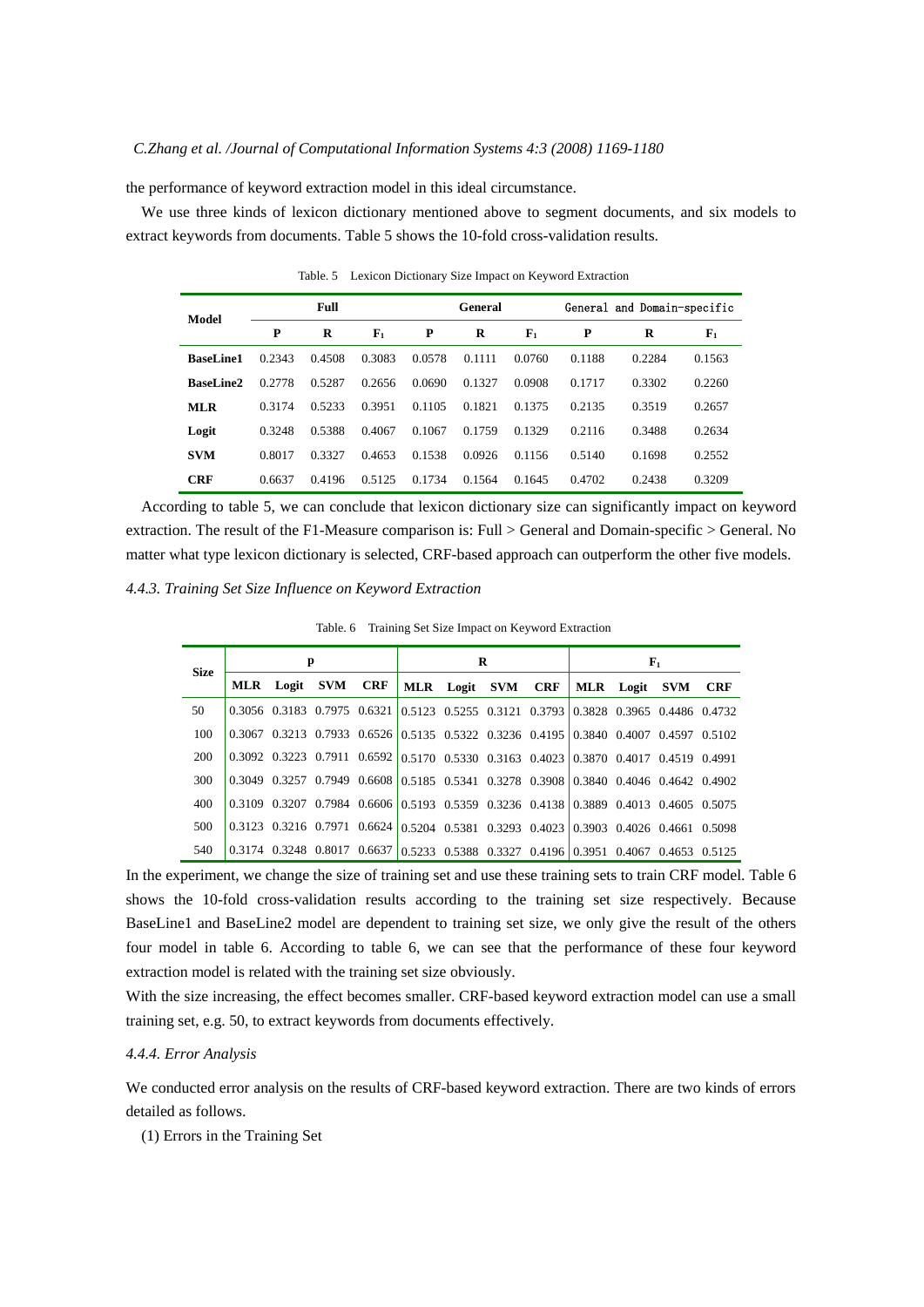In the training set, the keywords have some synonym or similar words, for example, *'*牧民*(herdsman)'* and *'*牧户 *(makido)'* are similar words. In the evaluation process, we ignored this problem. It can affect the precision of these six models.

(2) Ambiguity of the extracted keywords

Some of errors occurred due to the ambiguity of the extracted keywords. These ambiguity words have several meanings and are difficult to identify whether they are keywords or not. This problem can also affect the performance of CRF-based keyword extraction. Therefore, in the future work, we should take account of the ambiguity of the extracted keywords and adjust the result of CRF-based keyword extraction.

#### **5. Conclusion and Future Work**

Conditional Random Fields (CRF) model is a state-of-the-art sequence labeling method, which can use the features of documents more sufficiently and effectively. At the same time, keywords extraction can be considered as the string labeling. In this paper, we have proposed and implement the CRF-based keyword extraction approach. Experimental results show that the CRF model outperforms the other machine learning methods such as support vector machine, multiple linear regression model etc. in the task of keywords extraction from academic documents.

CRF model is a promising method in labeling the sequence, and it can take full advantage of all the features of document. As future work, we plan to make further improvement on the precision and recall of CRF-based keyword extraction model. For example, we will use the semantic relations between the keywords. We also plan to apply the keyword extraction approach on Web pages, E-mail and others non-academic documents. Meanwhile, we will apply this method on some standard documents corpus, e.g. LDC corpus. It will also be interesting to apply the CRF-base keyword extraction model to a large number of text mining applications, such as text classification, clustering, summarization, filtering and so on.

#### **Acknowledgements**

The work described in this paper has been supported in part by supported by National Key Project of Scientific and Technical Supporting Programs funded by Ministry of Science & Technology of China (NO. 2006BAH03B02), Youth Research Support Fund funded by Nanjing University of Science & Technology (NO. JGQN0701), Project of the Education Ministry's Humanities and Social Science funded by Ministry of Education of China (06JC870001), and Innovation Project of Graduate Education of Jiangsu Province (2006) funded by Jiangsu Education Commission.

#### **References**

- [1] A. Hulth. Improved Automatic Keyword Extraction Given More Linguistic Knowledge. In: Proceedings of the 2003 Conference on Emprical Methods in Natural Language Processing, Sapporo, Japan, 2003: 216-223.
- [2] O. Medelyan, I. H Witten. Thesaurus Based Automatic Keyphrase Indexing. In: Proceedings of the Joint Conference on Digital Libraries 2006, Chapel Hill, NC, USA, 2006: 296-297.
- [3] J. D. Cohen. Highlights: Language and Domain-independent Automatic Indexing Terms for Abstracting. Journal of the American Society for Information Science, 1995, 46(3): 162-174.
- [4] H. P. Luhn. A Statistical Approach to Mechanized Encoding and Searching of Literary Information. IBM Journal of Research and Development, 1957, 1(4): 309-317.
- [5] G. Salton, C. S. Yang, C. T. Yu. A Theory of Term Importance in Automatic Text Analysis, Journal of the